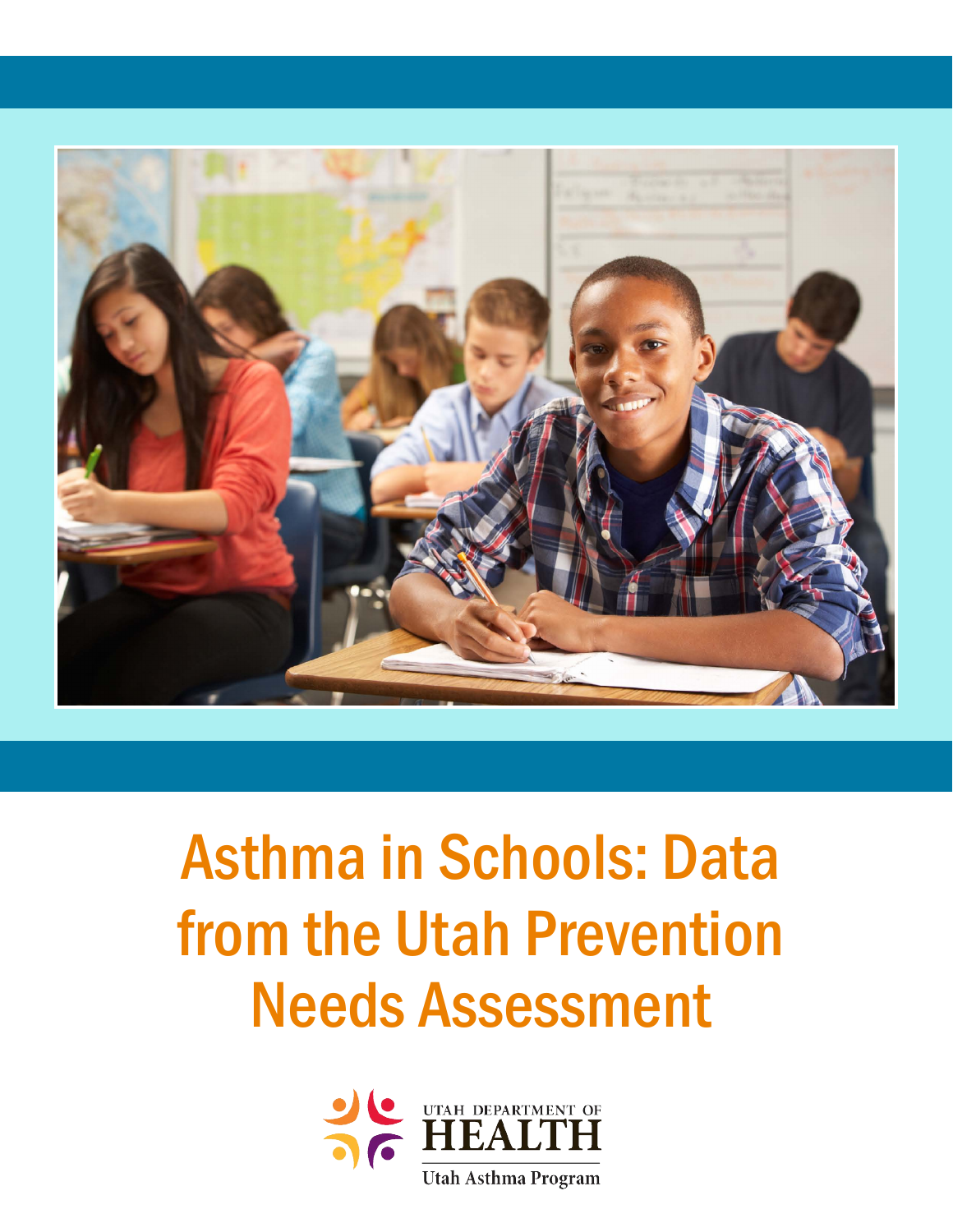### Executive Summary

This report utilizes data from the 2013 Prevention Needs Assessment Survey (PNA) to highlight the asthma burden among Utah youth in grades 6, 8, 10, and 12. This report is intended to identify students with poor asthma control, highlight disproportionately affected groups, and help guide funded local health districts (LHDs), Utah County LHD and Salt Lake County LHD, to target populations in need of asthma resources.

Asthma is an important public health issue for children because it is one of the leading causes of school absences due to illness. Missing school due to asthma can have far-reaching academic and social consequences. Students who miss school due to chronic illnesses like asthma cannot maximize their full academic potential leading to negative impacts on future health and academic success.

Schools play an important role in helping students manage their asthma. Schools that strive to be asthmafriendly and provide a positive social environment will minimize the risk of poor asthma outcomes and thereby be an environment where students with asthma can thrive.

#### Key findings

• In Salt Lake County LHD, black youth (21.3%) had a higher current asthma prevalence compared to

• Although not statistically significant, Hispanic youth had the lowest current asthma prevalence rate in

• Hispanic youth (23.2%) had a higher rate of missing school due to asthma when compared to white

- the total (12.2%), other (10.5%), and Hispanic youth (8.1%).
- Salt Lake County LHD (8.1%) and Utah County LHD (9.1%).
- youth (13.4%) in Salt Lake County LHD.
- day of school in the past 12 months due to asthma.

• Being female (vs. male), or Hispanic (vs. white), or having had an asthma attack in the past 12 months (vs. none), or having an action plan (vs. none) was related to an increased risk for missing at least one

It is recommended that interventions in Salt Lake County LHD target the following areas:

#### Recommendations

- - » West Jordan
	- » West Jordan (West) Copperton
- It is recommended that interventions in Utah County LHD target the following areas:
	- » North Orem
	- » Utah Co. South
- Intervention efforts should also focus on:
	- » females
	- » black and Hispanic youth
	- » youth who have had an asthma attack in the past 12 months
	- » youth with an asthma action plan on file at school
- opportunities in schools for students to feel valued and safe.

• Partners in student health should work together to improve the physical environment and increase

Utah Department of Health Asthma Program 288 North 1460 West PO Box 142106 Salt Lake City, UT 84114-2106 health.utah.gov/asthma

Acknowledgments: This report was prepared by Holly Uphold, PhD with assistance from Michael Friedrichs, MS and Kellie Baxter, BS.

Published January 2016. Utah Asthma Program has permission to publish all photographs.

Funding for this publication was provided by the Centers for Disease Control and Prevention, Cooperative Agreement #5U59EH000489, Comprehensive Asthma Control Through Evidence-based Strategies and Public Health - Health Care Collaboration. Its contents are solely the responsibility of the authors and do not necessarily represent the official views of the CDC.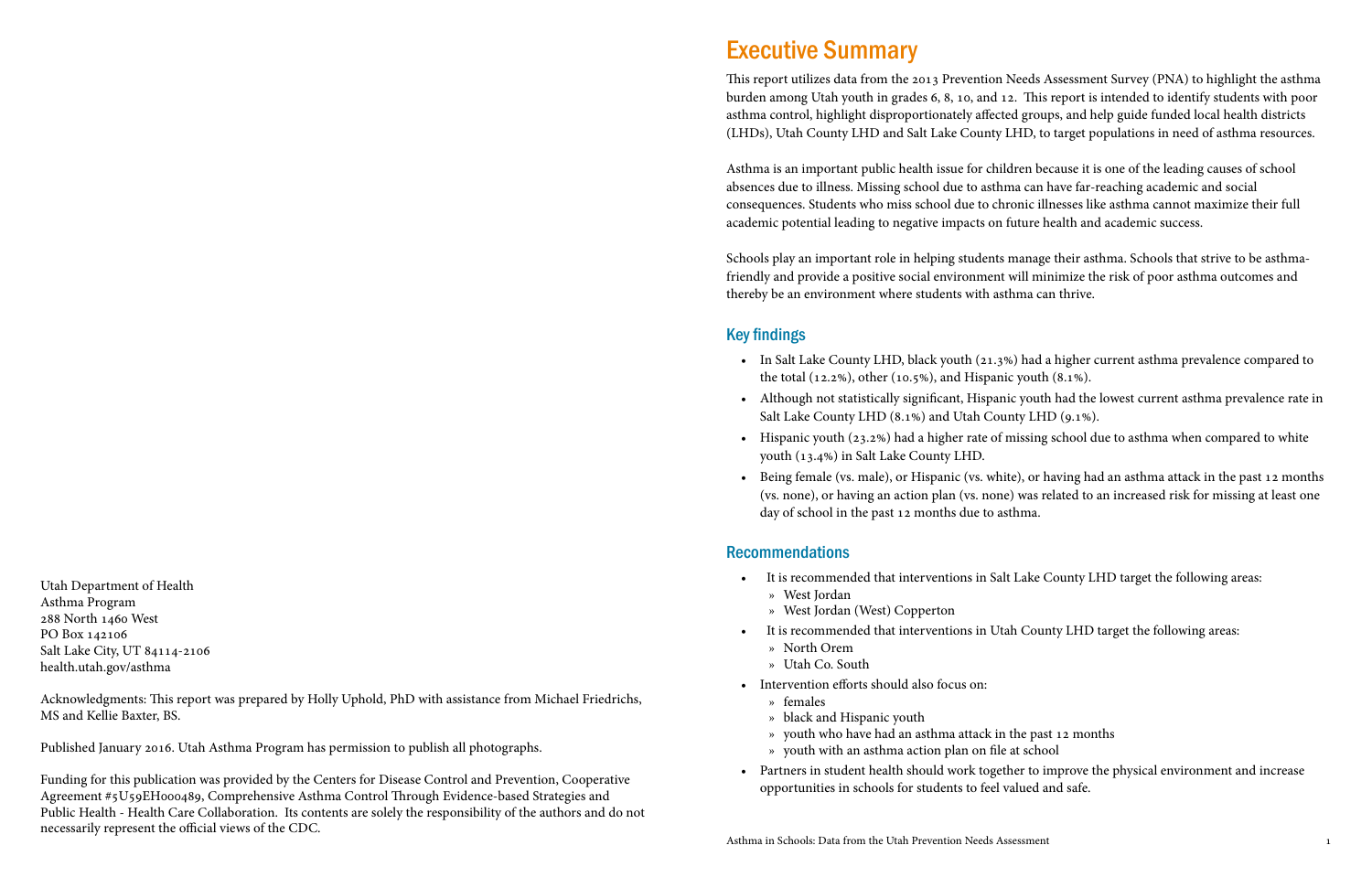### **Introduction**

The purpose of this report is to help funded Utah Asthma Program (UAP) partners, Salt Lake County LHD and Utah County LHD, identify populations that have a high burden of asthma in order to target strategic interventions. As part of the UAP's mission to provide comprehensive asthma care through guidelines-based medical care and home and school based education and services, LHDs will identify areas and target homes, schools, and clinics within those areas.

School environments can have a profound impact on a student's health, especially those with asthma. The physical environment related to poor indoor air quality and exposure to allergens, dust, and mold can increase the incidence of asthma attacks (Smedje, 2001). Also, school social environments can affect asthma outcomes. Stress is a trigger for asthma attacks and schools that lack warm and supportive atmospheres can become places where students are exposed to high levels of stress which can then lead to an increased risk of poor asthma outcomes (Haczku, 2010). One study found that children with asthma were more vulnerable to poor outcomes when they were exposed to poor school social environments (Murdock, 2014).

#### Data

Data in this report came from the 2013 Utah PNA. PNA data contain information from Utah students in grades 6, 8, 10, and 12. In 2013, the survey was randomly administered to 6,942 students in Salt Lake County LHD and 3,388 students in Utah County LHD. The survey was administered by school and school district. The overall participation rate in 2013 was 64.8%. PNA data is unique because it provides a sufficient sample to analyze child asthma prevalence by Utah Small Area and race/ethnicity groups.

#### **Methods**

This report analyzes data by race/ethnicity. Due to small sample sizes several categories were combined to create an "Other" category. The "Other" category includes: American Indian, Alaska Native, Asian, Native Hawaiian, and Other Pacific Islander. This report also analyzes data by Utah Small Areas. The following link provides information on the boundaries and the creation of Utah's Small Areas: http://health.utah.gov/opha/ IBIShelp/sarea/UtahSmallAreaInfo.pdf. This information can also be found in Appendix I.

A logistic regression model controlling for sex, grade, and race/ethnicity examined the effect of two asthma management variables (action plan usage and asthma attack in the past 12 months) on missing at least one day of school in the past 12 months due to asthma.

## **Results**



All bulleted results are statistically significant unless otherwise noted.

- In Salt Lake County LHD, black youth (21.3%) had a higher current asthma prevalence when compared to the total (12.2%), other (10.5%), and Hispanic youth (8.1%). Black youth (21.9%)\* also had the highest prevalence in Utah County LHD.
- Although not statistically significant, Hispanic youth had the lowest current asthma prevalence rate in Salt Lake County LHD (8.1%) and Utah County LHD (9.1%).
- The total asthma prevalence for each area was around 12% with Salt Lake County LHD at 12.2% and Utah County LHD at 11.7%.

Source: PNA 2013. Grades 6, 8, 10, 12. \*The estimate has a coefficient of variation > 30 and should be interpreted with caution.

### Current Asthma Prevalence by LHD and Race and Ethnicity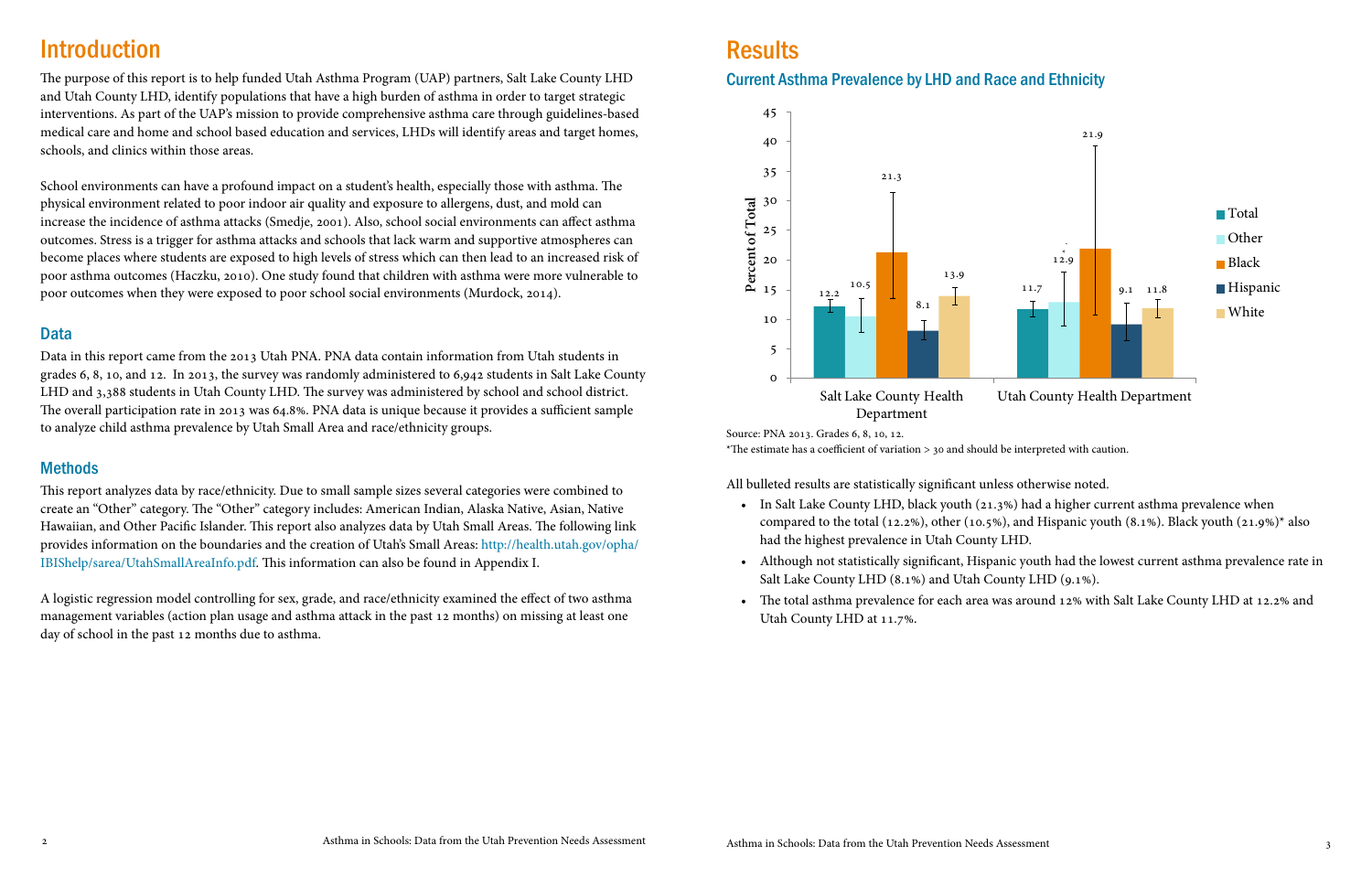

### Current Asthma Prevalence by Salt Lake County LHD Utah Small Areas

Source: PNA 2013. Grades 6, 8, 10, 12.

\* The estimate has a coefficient of variation > 30% and should be interpreted with caution.

\*\* The data cannot be reported because the estimate is unreliable. The estimate has a coefficient of variation >50% and does not meet Utah Department of Health standards to report.

- West Jordan SE (21.6%) had a higher current asthma prevalence among youth than the state (12.2%).
- Although not statistically significant, West Jordan (West) Copperton (14.7%)\*, Sandy Center (14.6%), and Magna (14.3%) appear to have a higher current asthma prevalence rate among youth when compared to the state total (12.2%).

#### Current Asthma Prevalence by Utah County LHD Utah Small Areas

• Most small areas in Utah County LHD appear to have a similar asthma prevalence rate among youth as

• Although not statistically significant, Provo South (7.5%) appears to have a lower asthma prevalence

- the state (12.2%).
- rate among youth than Utah County South (14.3%).

Source: PNA 2013. Grades 6, 8, 10, 12. \*The estimate has a coefficient of variation > 30 and should be interpreted with caution.

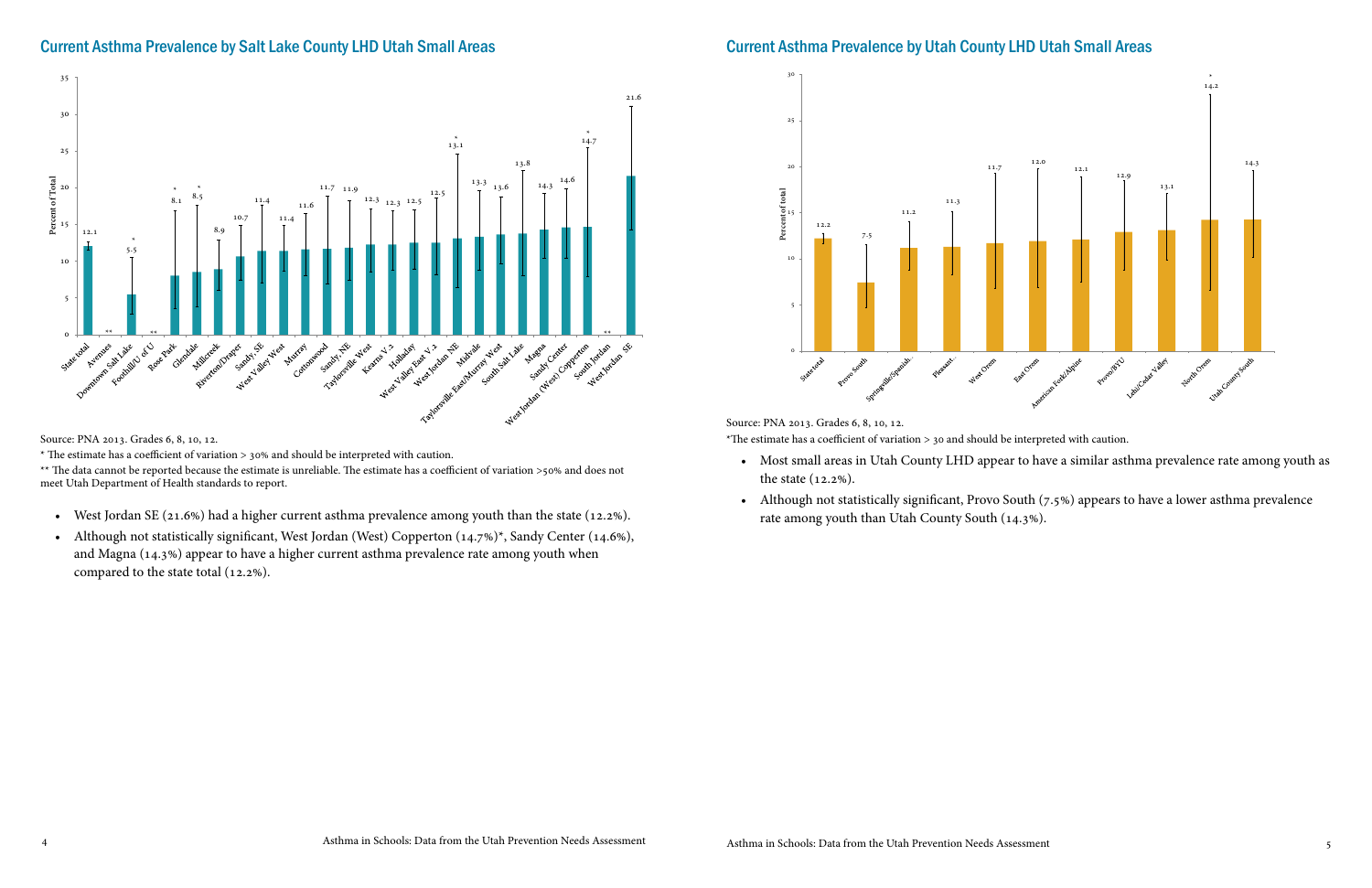While controlling for sex, grade, and race/ethnicity, regression analysis found that being female, Hispanic, having had an asthma attack in the past 12 months, and having an asthma action plan meant that a child was at higher risk for missing at least one day of school in the past 12 months due to asthma.

• Female youth when compared to males had a 47% increased risk of missing at least one day of school

• Hispanic youth when compared to white youth had a 60% increased risk of missing at least one day of

• Youth who had an asthma attack in past 12 months were four times more likely to have missed at least one day of school in the past 12 months due to asthma when compared to youth who had not had an

- in the past 12 months due to asthma.
- school in the past 12 months due to asthma.
- asthma attack in the past 12 months.
- been given an asthma action plan.

• Youth who had ever been given an asthma action plan were 2.51 times more likely to have missed at least one day of school in the past 12 months due to asthma when compared to youth who had never

| Odds Ratios of Missing at Least 1 Day of School in the Past 12 Months Due to Asthma              |                                     |             |                    |  |  |
|--------------------------------------------------------------------------------------------------|-------------------------------------|-------------|--------------------|--|--|
|                                                                                                  | Odds Ratio<br>95% Confidence Limits |             |                    |  |  |
|                                                                                                  |                                     | Lower Bound | <b>Upper Bound</b> |  |  |
| Female vs. Male                                                                                  | 1.47                                | 1.10        | 2.00               |  |  |
| 8th grade vs. 6th grade                                                                          | 0.78                                | 0.54        | 1.11               |  |  |
| 10th grade vs. 6th grade                                                                         | 0.53                                | 0.35        | 0.81               |  |  |
| 12th grade vs. 6th grade                                                                         | 0.38                                | 0.23        | 0.61               |  |  |
| Other vs. White                                                                                  | 1.66                                | 1.02        | 2.70               |  |  |
| Black vs. White                                                                                  | 1.77                                | 0.77        | 4.11               |  |  |
| Hispanic vs. White                                                                               | 1.60                                | 1.10        | 2.41               |  |  |
| Had an asthma attack in the past 12                                                              | 4.00                                | 2.98        | 5.37               |  |  |
| months vs. No asthma attack in the past                                                          |                                     |             |                    |  |  |
| 12 months                                                                                        |                                     |             |                    |  |  |
| Ever given an asthma action plan vs.                                                             | 2.51                                | 1.74        | 3.61               |  |  |
| Never given an asthma action plan                                                                |                                     |             |                    |  |  |
| Ever given an asthma action plan vs. Not                                                         | 1.10                                | 0.76        | 1.59               |  |  |
| sure if given an asthma action plan                                                              |                                     |             |                    |  |  |
| Highlighted areas represent significantly different effects between groups at the $p<.05$ level. |                                     |             |                    |  |  |

Source: PNA 2013. Grades 6, 8, 10, 12.

\* The estimate has a coefficient of variation > 30% and should be interpreted with caution.

\*\* The data cannot be reported because the estimate is unreliable. The estimate has a coefficient of variation >50% and does not meet Utah Department of Health standards to report.

- Hispanic youth (23.2%) had a higher rate of missing school due to asthma when compared to white youth (13.4%) in Salt Lake County LHD.
- Although not statistically significant, "other" youth (31.6%) had a higher rate of missing school due to asthma when compared to white youth (15.4%) in Utah County LHD.
- Utah County LHD (17.3%) and Salt Lake County LHD (16.1%) had similar total rates for missing 1-3 days of school in the past year due to asthma.

Source: PNA 2013. Grades 6, 8, 10, 12.

#### Missed 1-3 Days of School Due to Asthma by LHD and Race and Ethnicity **Leap Andrew Report Access** Logistic Model

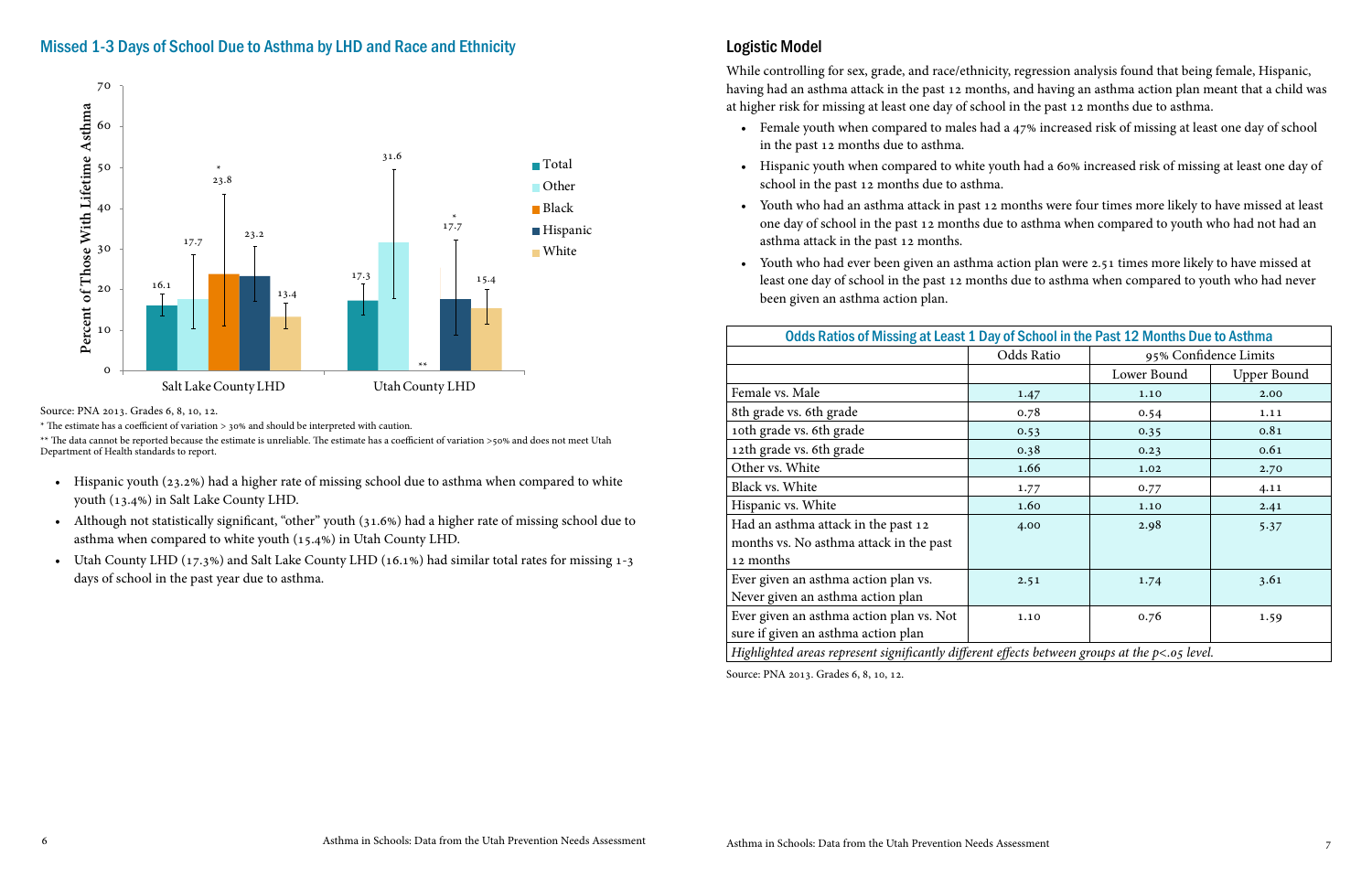## **Conclusion**

Asthma is complex disease that disproportionately affects different groups of children. This report has highlighted some vulnerable populations with a high asthma burden in Utah youth. Hispanic youth are one group that is disproportionately affected by asthma. Although they had a low asthma prevalence, they had the highest prevalence of missing school due to asthma. This suggests that the asthma morbidity is higher among the Hispanic youth population. Females were also more likely to miss school due to asthma when compared to males. Sex differences in asthma outcomes have been attributed to biology and sociocultural differences (Trawick, 2001).

There were few geographical disparities highlighted across Utah Small Areas in Salt Lake County LHD and Utah County LHD. This is likely due to small sample sizes. Most small areas in Utah County did not show any statistically different results for current asthma prevalence. However, a previous analysis completed for Utah County LHD examined asthma-related ED rates by zip code and showed some disparities by zip code when compared to the county as a whole.

The regression results for asthma action plans which showed that youth with an action plan had a higher likelihood of missing school due to asthma seem counterintuitive because asthma action plans are meant to prevent poor asthma outcomes like missed school days. However, a previous evaluation completed by the UAP suggests that asthma action plans may be a marker for poor asthma management and/or disease severity. The evaluation found that healthcare providers in Utah reported giving asthma action plans to only the most severe asthma cases due to the time constraints in creating them and the lack of willingness in patients to use them (Sugiyama, 2011). This evaluation is available at http://health.utah.gov/asthma/pdfs/ evaluation/actionplanevaluation.pdf.

### Recommendations

Based on the findings of this report, the UAP recommends that Salt Lake County LHD should target future school asthma efforts in West Jordan Utah Small Area. Utah County LHD should target interventions in North Orem and Utah Co. South. Special attention should be paid to racial and ethnic minorities in both areas, especially black and Hispanic youth. Other target groups include: females, youth who have had an asthma attack in the past 12 months, and youth with an action plan on file at school. Factors that can be used to identify students at high risk of missing school due to asthma include those with action plans, those who have previously missed school due to asthma, and those who have had an asthma attack in the past 12 months. Finally, partners in student health should work together to improve resources and opportunities in schools for students to feel valued and safe.

## Appendix 1 - Small Areas and Zip Codes

#### Salt Lake County Small Areas and Zip Codes

| Local Health<br>District               | County | #                                                 | Utah Small Area                                                                        | Boundary Designation                                                           |
|----------------------------------------|--------|---------------------------------------------------|----------------------------------------------------------------------------------------|--------------------------------------------------------------------------------|
| Salt Lake County LHD<br>(04)           |        | 17                                                | Salt Lake City (Rose Park)                                                             | ZIP Codes 84116, 84122                                                         |
|                                        |        |                                                   | 18 Salt Lake City (Avenues)                                                            | ZIP Codes 84103, 84114, 84150                                                  |
|                                        |        | 19                                                | Salt Lake City (Foothill/<br>University of Utah)                                       | ZIP Codes 84108, 84112, 84113                                                  |
|                                        |        |                                                   | 20 Magna                                                                               | ZIP Code 84044                                                                 |
|                                        |        | 21                                                | Salt Lake City (Glendale)                                                              | ZIP Codes 84101, 84104, 84110, 84180                                           |
|                                        |        |                                                   | 22 West Valley (West)                                                                  | ZIP Codes 84120, 84128, 84170                                                  |
|                                        | 23     | West Valley (East) [2011 AND<br>BEFORE]           | ZIP Codes 84119, 84199 [EFFECTIVE 2011 AND BEFORE]                                     |                                                                                |
|                                        |        | 23.1                                              | West Valley (East) V2 [2012<br>AND AFTER]                                              | Revised ZIP Code 84119; 84199 [EFFECTIVE 2012 AND AFTER]                       |
|                                        |        |                                                   | 24 Salt Lake City (Downtown)                                                           | ZIP Codes 84102, 84105, 84111, 84145, 84152                                    |
|                                        |        |                                                   | 25 South Salt Lake                                                                     | ZIP Codes 84115, 84165                                                         |
|                                        |        |                                                   | 26 Millcreek                                                                           | ZIP Codes 84106, 84109, 84151                                                  |
|                                        |        | 27                                                | Holladay                                                                               | ZIP Codes 84117, 84124, 84127                                                  |
|                                        |        |                                                   | 28 Cottonwood                                                                          | ZIP Code 84121                                                                 |
|                                        |        |                                                   | 29 Kearns [2011 AND BEFORE]                                                            | ZIP Code 84118 [EFFECTIVE 2011 AND BEFORE]                                     |
|                                        |        |                                                   | 29.1 Kearns V2 [2012 AND AFTER]                                                        | Revised ZIP Code 84118 [EFFECTIVE 2012 AND AFTER]                              |
|                                        |        |                                                   | Taylorsville (East)/Murray<br>30 (West) [RENAMED FROM<br>TAYLORSVILLE IN 2012]         | ZIP Code 84123                                                                 |
|                                        |        | 30.1                                              | Taylorsville (West) [2012 AND<br>AFTER]                                                | ZIP Code 84129 (new ZIP Code introduced in 2011) [EFFECTIVE<br>2012 AND AFTER] |
|                                        |        |                                                   | 31 Murray                                                                              | ZIP Codes 84107, 84157                                                         |
|                                        |        |                                                   | 32 Midvale                                                                             | ZIP Code 84047                                                                 |
| Salt Lake County LHD<br>(04)-continued |        | 33                                                | West Jordan (North) [2008<br>AND BEFORE]                                               | ZIP Code 84084 [EFFECTIVE 2008 AND BEFORE]                                     |
|                                        | 33.1   | West Jordan (Northeast)<br>[2009 тняомын 2011]    | Revised ZIP Code 84084 [EFFECTIVE 2009 THROUGH 2011]                                   |                                                                                |
|                                        | 33.2   | West Jordan (Northeast) V2<br>[2012 AND AFTER]    | Revised ZIP Code 84084 [EFFECTIVE 2012 AND AFTER]                                      |                                                                                |
|                                        | 34     | West Jordan/Copperton<br>[2008 AND BEFORE]        | ZIP Codes 84006, 84088 [EFFECTIVE 2008 AND BEFORE]                                     |                                                                                |
|                                        | 34.1   | West Jordan (Southeast)<br>[2009 AND AFTER]       | Revised ZIP Code 84088 [EFFECTIVE 2009 AND AFTER]                                      |                                                                                |
|                                        | 34.2   | West Jordan (West)/<br>Copperton [2009 AND AFTER] | ZIP Codes 84006, 84081 (new ZIP Code introduced in 2008)<br>[EFFECTIVE 2009 AND AFTER] |                                                                                |
|                                        |        |                                                   | 35 South Jordan                                                                        | ZIP Code 84095                                                                 |
|                                        |        | 36 Sandy (Center)                                 | ZIP Codes 84070, 84091, 84094                                                          |                                                                                |
|                                        |        | 37 Sandy (Northeast)                              | ZIP Codes 84090, 84093                                                                 |                                                                                |
|                                        |        | 38 Sandy (Southeast)                              | ZIP Code 84092                                                                         |                                                                                |
|                                        |        | 39 Riverton/Draper                                | ZIP Codes 84020, 84065, 84096 (new ZIP Code introduced<br>(n, 2006)                    |                                                                                |